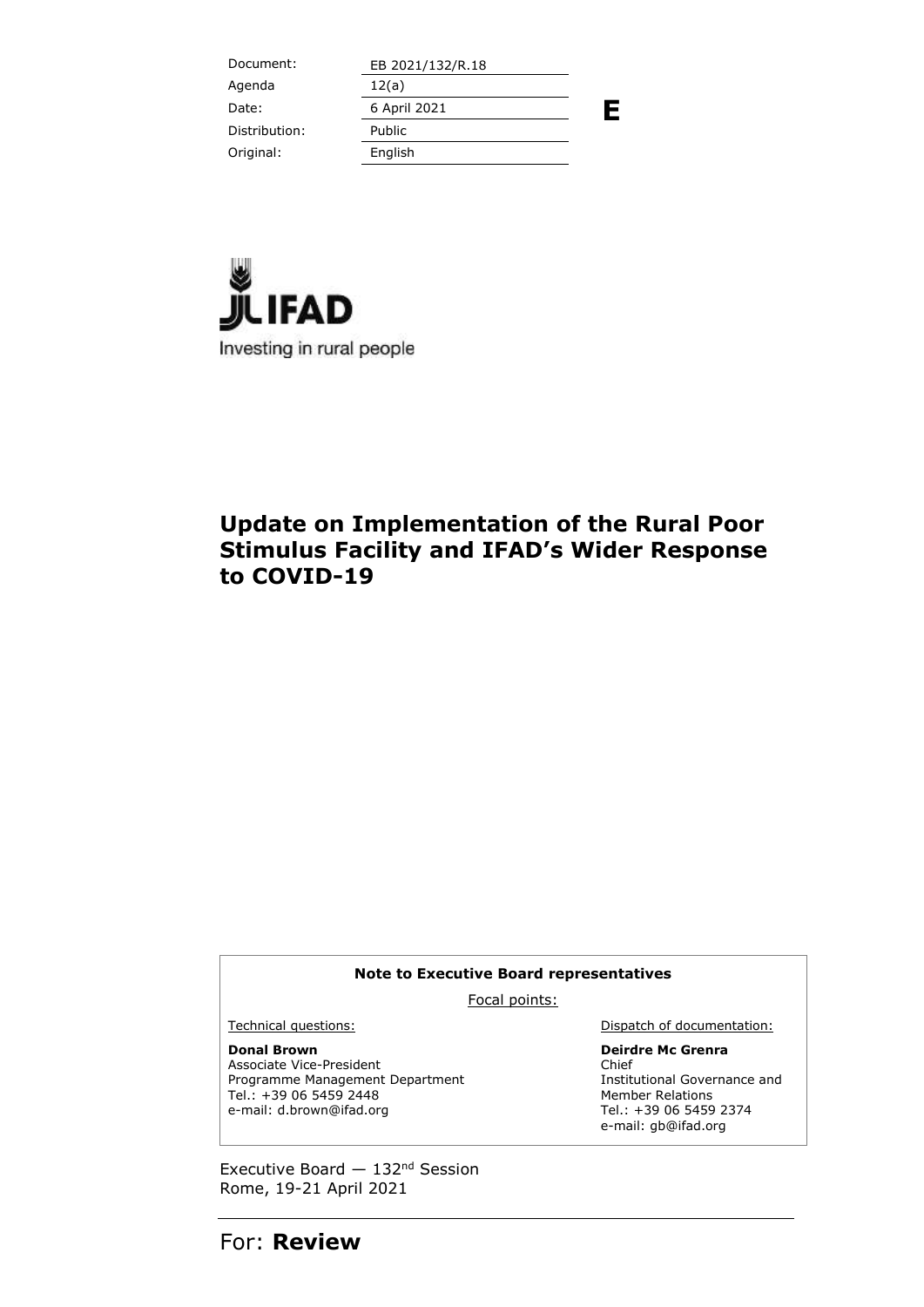## **I. Update on implementation of the Rural Poor Stimulus Facility**

1. This is the third update for the Executive Board on the implementation of the Rural Poor Stimulus Facility (RPSF) and IFAD's wider COVID-19 response. It provides the latest information on approved projects, disbursements, and early results of the RPSF, along with the latest figures on project repurposing and analytical and policy support provided by IFAD. As usual, an addendum to this report will be issued shortly before the start of the 132<sup>nd</sup> session of the Board in April 2021 to ensure the most recent figures on RPSF implementation are available to Board members.

## **A. Completion of resource mobilization phase**

2. In mid-December 2020, the fifth contribution agreement was signed for the RPSF, between IFAD and the Government of Switzerland. The generous CHF 2 million contribution brought total resources mobilized for the facility from external donors to US\$53 million, which, combined with the US\$40 million provided by IFAD, makes a total of US\$93 million for the facility (see table 1 for a breakdown of financing sources).

#### Table 1 **Breakdown of RPSF financing sources** (Amounts in millions)

| Donor           | Amount (original currency) | Amount (US\$) |
|-----------------|----------------------------|---------------|
| Canada          | CAD <sub>6</sub>           | 4.5           |
| Germany         | EUR 27.4                   | 33.2          |
| The Netherlands | EUR <sub>6</sub>           | 7.1           |
| Sweden          | <b>SEK 50</b>              | 5.9           |
| Switzerland     | CHF <sub>2</sub>           | 2.3           |
| <b>IFAD</b>     | <b>US\$40</b>              | 40.0          |
| Total           |                            | 93.0          |

3. With the official completion of the facility scheduled for the end of 2021, attention is now focused on ensuring that these funds are committed and used effectively.

## **B. Launch of the second financing round**

- 4. The first financing round of the RPSF was launched in June 2020 to allocate the US\$40 million in seed funding contributed by IFAD. These funds were allotted to a pool of single-country projects (85 per cent) and a pool of multi-country projects (15 per cent). In the single-country pool, funds were distributed across 59 eligible countries using an index of COVID-19 risk combined with countries' rural population and prevalence of food insecurity. For greater efficiency, it was agreed that additional contributions to the facility would be grouped as much as possible and allocated together in rounds, using a similar allocation mechanism. As the five contributions to the facility were agreed in relatively close proximity, Management was able to combine all of these together in one round. In early December, once the final contribution to the facility was confirmed, IFAD launched the second financing round to allocate this US\$53 million in contributions from donors.
- 5. The allocation mechanism for the second round replicated that used for the first, with US\$41.7 million allocated to the pool for single-country projects for the same 59 eligible countries, and US\$7.4 million allocated to the pool for multi-country projects.<sup>1</sup> In the pool for single-country projects, country teams were encouraged to use their second round allocation to top up RPSF projects approved during the first round in order to maximize impact by saving time and money on start-up costs. Many projects from the first financing round were approved with financing gaps in anticipation of this additional funding. To facilitate the topping up of

-

<sup>&</sup>lt;sup>1</sup> These amounts are minus the seven per cent management fee applied to all contributions.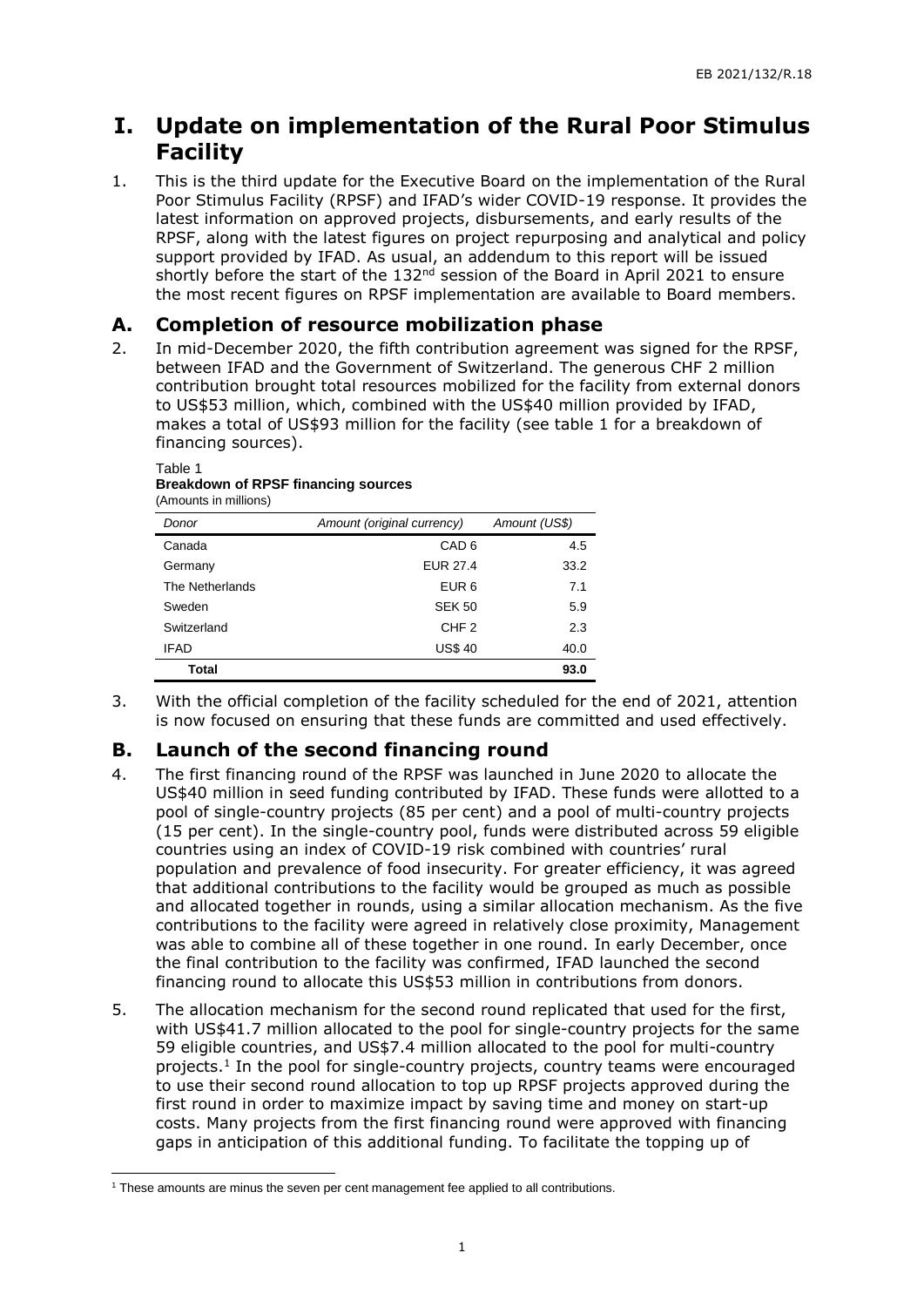existing RPSF projects, IFAD designed a streamlined procedure for approving the additional funds, ensuring quick processing but with the appropriate level of scrutiny.

6. For the pool for multi-country projects, IFAD issued a call for proposals in December 2020 and received nine proposals. These were reviewed by the RPSF task force, which made recommendations to the Associate Vice-Presidents of the Programme Management Department and the Strategy and Knowledge Department who, in collaboration with the Vice-President, decided on five proposals to go forward for an arms-length review. This review was completed recently, and Management expects the proposals to be approved by mid-March 2021. Once approved, further details will be included in the addendum to this report, to be provided shortly before the Board session.

### **C. Financing approved so far**

Table 2

- 7. Since the first call for proposals in June 2020, 53 proposals worth US\$36.6 million have been approved through the RPSF or are awaiting final approval (see annex I for summaries of each proposal). This consists of US\$5.5 million for the four multi-country initiatives detailed in the previous update, and US\$31.1 million for 49 single-country initiatives.
- 8. Since the last update, at the  $131^{st}$  Board session in December 2020, three projects have been approved, in the Comoros, Kenya and Mozambique. With these approvals, only four countries are still to use their allocation from the first financing round. The allocations for Kiribati and the Solomon Islands will be combined as part of a multi-country proposal for the Pacific region, which has already undergone an arm's length review and is currently being revised before being submitted for final approval. A proposal for Mauritania, which combines the country's first- and second-round allocations, is also undergoing final post-review revisions. Discussions are ongoing as to how best to use the allocation for Iraq and a decision will be made soon.
- 9. Much of the time since the December update has been spent building up a pipeline, which is expected to be approved in the coming weeks. This pipeline includes the five multi-country proposals mentioned in paragraph 6, amounting to US\$7.9 million. The pipeline also includes US\$10.3 million in top-up requests for 16 ongoing RPSF single-country projects currently undergoing arm's length review, and US\$2.1 million for two new single-country projects which are also under final revision after completing their arm's length reviews. In all, the pipeline amounts to US\$20.3 million, which will take total approved financing to US\$56.9 million. Country teams will continue to submit proposals for new projects and top-up funds, and it is expected that the whole US\$93 million will be committed by the end of June 2021 at the latest. Table 2 below presents the estimated timeline for the remaining commitments.

| <b>Estimated timeline for remaining RPSF commitments</b><br>(Millions of United States dollars) |                |            |          |           |
|-------------------------------------------------------------------------------------------------|----------------|------------|----------|-----------|
|                                                                                                 | Feb-March 2021 | April 2021 | May 2021 | June 2021 |
| New commitments                                                                                 | 20.3           | 15         | 15       | 6.1       |
| Rolling total                                                                                   | 56.9           | 71.9       | 86.9     | 93.0      |

10. Funding from other sources – including implementing partners, governments and beneficiaries – amounts to an additional US\$8 million for the approved projects. This represents a cofinancing ratio of 22 per cent. The governments of the recipient countries are the main cofinanciers.<sup>2</sup> But the World Food Programme (WFP) and

<sup>-</sup><sup>2</sup> Including Burundi, Cambodia, Chad, Congo, Democratic Republic of the Congo, Gabon, Liberia, Madagascar, Malawi, Palestine, Senegal, Sudan and Uganda.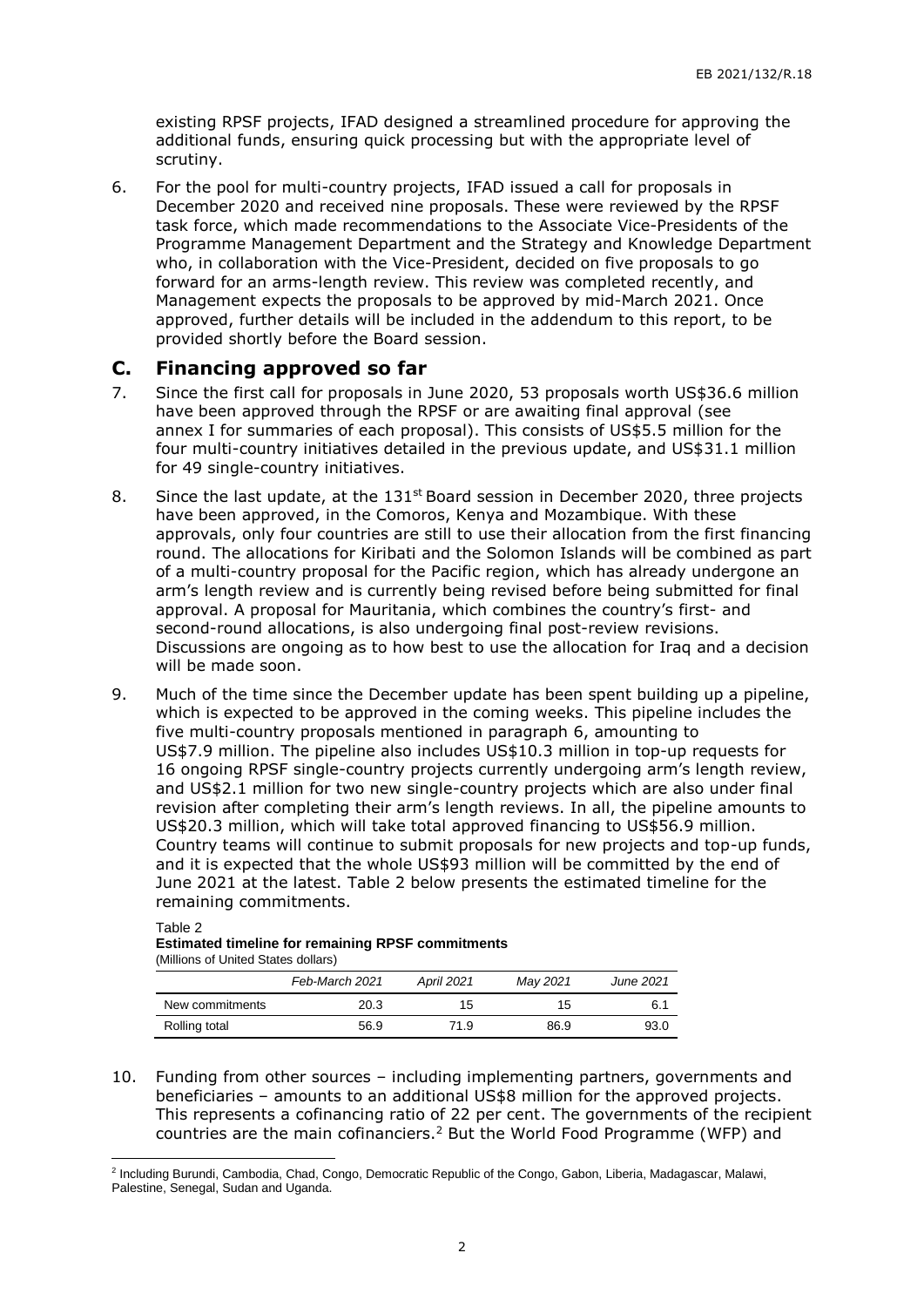the Food and Agriculture Organization of the United Nations (FAO) are providing cofinancing for RPSF projects in Djibouti and Sao Tome and Principe, and FAO is cofinancing another RPSF project in Afghanistan. Again, FAO is an implementing partner for a digital cash transfer project to support input access in Pakistan, and for another input support project benefiting crop and livestock producers in Afghanistan. For a pipeline project in Zambia, IFAD will work with WFP to help establish a livestock insurance index.

11. Table 3 below shows the spread of the approved RPSF funds across regions and income categories. The focus is predominantly on low-income and lower-middle-income countries, and approximately US\$17.4 million (48 per cent) has gone to countries in fragile situations.<sup>3</sup>

| Approved RPSF financing, by income category and region<br>(Millions of United States dollars out of a total of US\$36.6 million) |            |                                    |            |
|----------------------------------------------------------------------------------------------------------------------------------|------------|------------------------------------|------------|
| Income classification                                                                                                            |            | Region                             |            |
| Low-income                                                                                                                       | 18.0 (49%) | Asia and the Pacific               | 7.5 (20%)  |
| Lower-middle-income                                                                                                              | 16.8 (46%) | East and Southern Africa           | 11.8 (32%) |
| Upper-middle-income                                                                                                              | 1.8(5%)    | Latin America and the Caribbean    | 2.3(6%)    |
|                                                                                                                                  |            | Near East, North Africa and Europe | 3.1(9%)    |
|                                                                                                                                  |            | West and Central Africa            | 11.9 (33%) |

12. Of the US\$36.6 million approved or awaiting final approval, US\$15.7 million (43 per cent) has been allocated to meet farmers' urgent input needs for the upcoming planting seasons. US\$8.6 million (24 per cent) has been earmarked for improving market access, including storage and transport, and US\$3.8 million (10 per cent) for rural finance. An amount of US\$8.5 million (23 per cent) has been allocated for digital services, including support for e-training, advice and money transfers through mobile phone applications.

## **D. Current and expected results of approved and pipeline projects**

### **Disbursement of funds for RPSF projects**

Table 3

13. So far, US\$12.2 million has been disbursed through the RPSF, which amounts to 33 per cent of the total amount approved. As a benchmark, the United Nations' COVID-19 Response and Recovery Multi-Partner Trust Fund (MPTF) has so far disbursed US\$2.6 million, which amounts to four per cent of the US\$70.1 million approved to date. <sup>4</sup> Although RPSF disbursements have been slower than expected – mainly because of some delays in completing the financing agreements for RPSF projects in cases where negotiations with government counterparts were slower than expected – IFAD expects disbursement to be faster in the coming months. Towards the end of 2020, a large number of projects were approved in quick succession, and the uptick is expected as these projects become ready to disburse. At this point, there are 18 projects, with total funding of US\$10.1 million, for which financing agreements have been signed. These projects are now preparing for disbursement and the funds should be released soon. In addition, the US\$7.9 million that will soon be approved for the five multi-country initiatives is likely to move quickly as these are larger projects with bulkier disbursements. IFAD has now also implemented a more streamlined process for finalizing financing agreements with governments: this will ensure the remaining agreements are completed quickly. Faster disbursements are also expected in the future due to the

<sup>-</sup><sup>3</sup> Based on World Bank FY21 List of Fragile and Conflict-affected Situations,

[http://pubdocs.worldbank.org/en/888211594267968803/FCSList-FY21.pdf.](http://pubdocs.worldbank.org/en/888211594267968803/FCSList-FY21.pdf)

<sup>4</sup> See United Nations Multi-Partner Trust Fund Office Gateway [\(http://mptf.undp.org/\)](http://mptf.undp.org/). Data downloaded on 24 February 2021.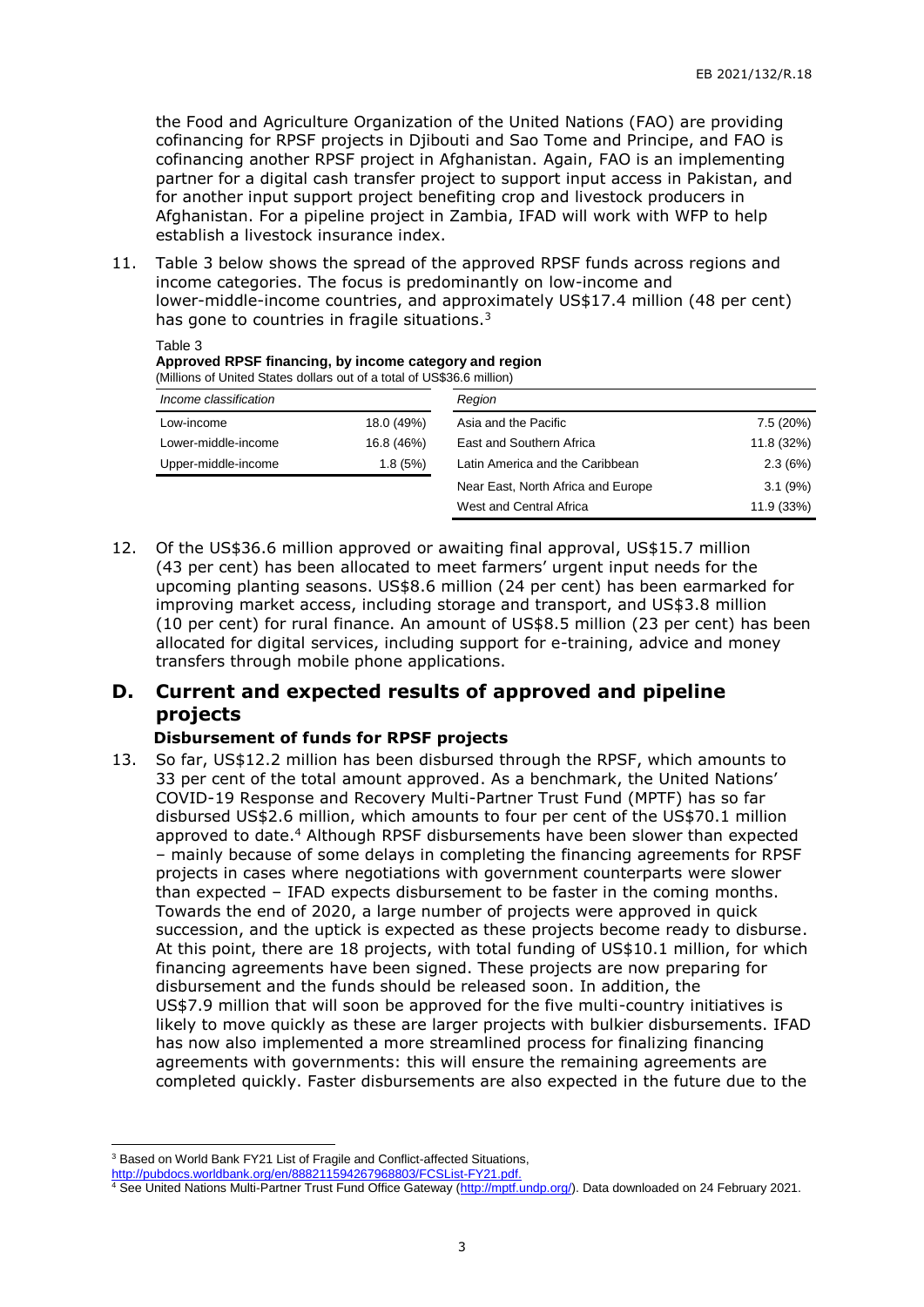fact that most of the financing in the second round will be used to top up existing projects, which will take less time to disburse due to time saved on start-up.

#### **Expected beneficiaries and impacts**

- 14. Although implementation of approved RPSF projects is well underway (see box 1), it is too early to report on their results at this point. However, from the targets set in the 53 approved proposals, Management estimates that they will reach around 3 million households. All proposals will adhere to the target of 50 per cent of beneficiaries being women and 25 per cent youth. Once the full US\$93 million is disbursed, this will allow IFAD to reach approximately 7.6 million households.
- 15. While projects are required to have at least an equal focus on men and women, a number of approved projects are expected to have a larger impact on women and youth beyond the core indicators of the RPSF results measurement framework. For example, the recently approved project in the Comoros is expected to have particular impact on women and youth as it focuses on supporting female-headed households in production and market access, and works through women's and youth groups to improve outreach and participation. The project will focus on people affected by the pandemic, extending COVID-19 related support in staple crop production – in which women are disproportionately involved – as well as help in diversifying into other crops less affected by COVID-19. The support will include inputs (particularly improved seeds and time- and labour-saving technologies), and rehabilitation of local market, storage and transport infrastructure to overcome mobility restrictions caused by the pandemic.

Box 1

#### **Spotlight on the results of the RPSF project with Precision Agriculture for Development**

In June 2020, US\$1.5 million from the RPSF (plus US\$500,000 from the regular grants programme) was used to finance an initiative covering Kenya, Nigeria and Pakistan in collaboration with Precision Agriculture for Development (PAD), a non-government organization (NGO) started by economics Nobel Prize winner Michael Kremer, among others. This project became one of the first flagship initiatives financed by the RPSF, given its innovative nature and exciting partnership with an NGO with considerable potential for helping to overcome COVID-19 constraints, as well as for producing longer-term benefits for modern rural livelihoods. So far, US\$1.8 million (90 per cent of the total grant) has been disbursed, helping the project reach some 1.4 million farmers with digital agricultural advisory services in the first six months. For the remainder of the project, a further 300,000 farmers are expected to benefit.

In Kenya, around 108,000 new users have been added to PAD's SMS-based digital agricultural advisory platform, bringing the total to 467,000 farmers enrolled. Through the platform, PAD has since disseminated 1.7 million advisory messages to farmers across 10 crop types. The project has also developed new advisory content for bulb onions, composting, mulching, and fall armyworm, as well as seed-selector decision-support tools, one for farmers and another for dealers. As part of the project, the team has also been working with local governments to expand the reach of the platform to farmers in different locations.

In Pakistan, the project has provided support to 1.1 million existing users with tailored information across a range of crop types, and is continuing to adapt its service. To assist in the adaptation of the advisory support provided through the project, PAD recently conducted a needs survey of 2,500 farmers aimed at identifying specific COVIDrelated market disruptions and other problems in real time.

In Nigeria, the service is being launched from scratch and has registered its first 8,000 users. Over 100 pre-recorded audio messages have now been developed and will be sent to users (or provided via a dedicated phone line). These messages aive agronomic advice tailored to local COVID-related problems, focusing on the production of onions and tomatoes, two key crops for the current season. The messages have been recorded in the local languages of the Northern Nigeria region.

A key aim for the remainder of the project is to foster strong links with IFAD interventions in order to ensure sustainable impact and to lay the foundations for better integration of digital advisory support into IFAD's wider portfolio. Amid the many harmful effects of COVID-19, the pandemic has presented an exciting opportunity to leverage the need for better remote connectivity to accelerate the coverage and adoption of digital services in rural areas. This has scope to benefit IFAD's target group long after the pandemic is over. Through the PAD project and other initiatives planned or implemented under IFAD's information and communications technologies for development strategy, the Fund is pushing to further such partnerships and to rigorously collect and use the lessons they generate.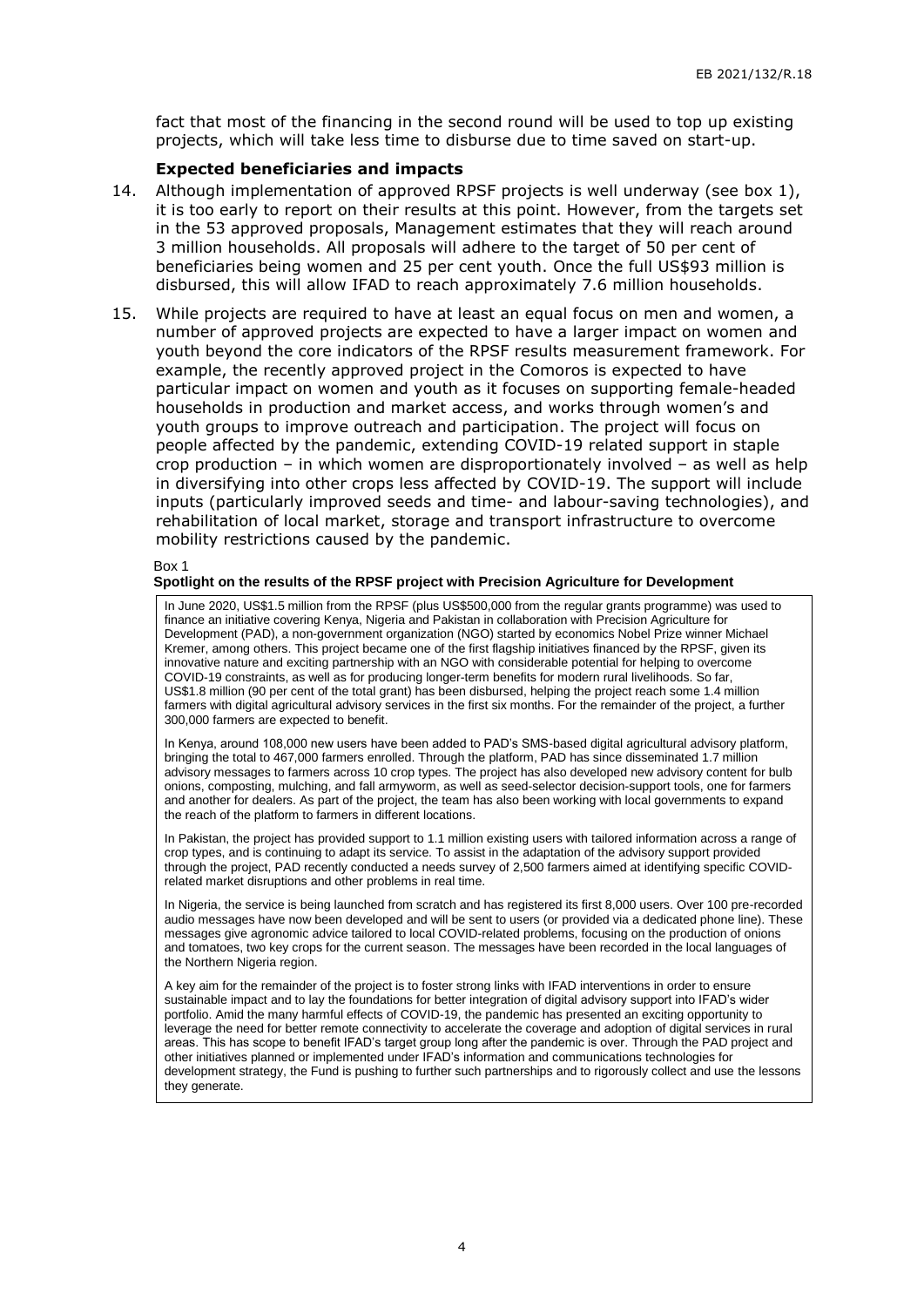## **E. Repurposing of project funds**

- 16. In collaboration with governments, IFAD country teams continue to look for opportunities to repurpose funds within ongoing IFAD-financed investment projects to finance COVID-related support for project beneficiaries. At the time of the previous Board update, IFAD had approved repurposing of US\$142 million across 54 projects in 32 countries. This has now increased to US\$171 million across 56 projects in 33 countries, with a further US\$64.5 million across 13 projects in 13 countries in the pipeline. As shown in figure 1, most of the repurposed funds continue to be used to support access to inputs, markets and financial services, with a small proportion also being used to provide COVID-19 prevention equipment and information.
- 17. Examples of recently approved repurposing include the Project to Support Agricultural and Rural Financial Inclusion in Burundi, where US\$2.2 million was repurposed to provide emergency livelihood support to project beneficiaries, including distribution of small livestock, veterinary products for pigs, vegetable and legume seeds, and agricultural tools. In Georgia, US\$1 million was recently repurposed through the Dairy Modernisation and Market Access Project to temporarily extend the project area to cover three additional regions where the livelihoods of rural people had been particularly affected by COVID-19. In Argentina, US\$7 million was recently repurposed through the Programme for Economic Insertion of Family Producers of Northern Argentina to provide focused support to rural women, particularly victims of gender-based violence (which has risen in the country during the pandemic). The support will help them access new technologies and develop agroecological production units. The programme was used to channel additional investment to promote the economic activities and food production of women as part of the Government's national strategy for rural women. Finally, in India, US\$400,000 was repurposed through the Post-Tsunami Sustainable Livelihoods Programme for the Coastal Communities of Tamil Nadu Project to establish a vulnerability reduction fund to provide much-needed capital to federations of self-help and fishing groups.

#### Figure 1

#### **Distribution of planned and pipeline repurposing by activity**

**Approved repurposing** Countries: 33 Projects: 56 Total amount: US\$170.7 million



#### **Pipeline**

(under discussion with government/awaiting approval) Countries: 13 Projects: 13 Total amount: US\$64.5 million

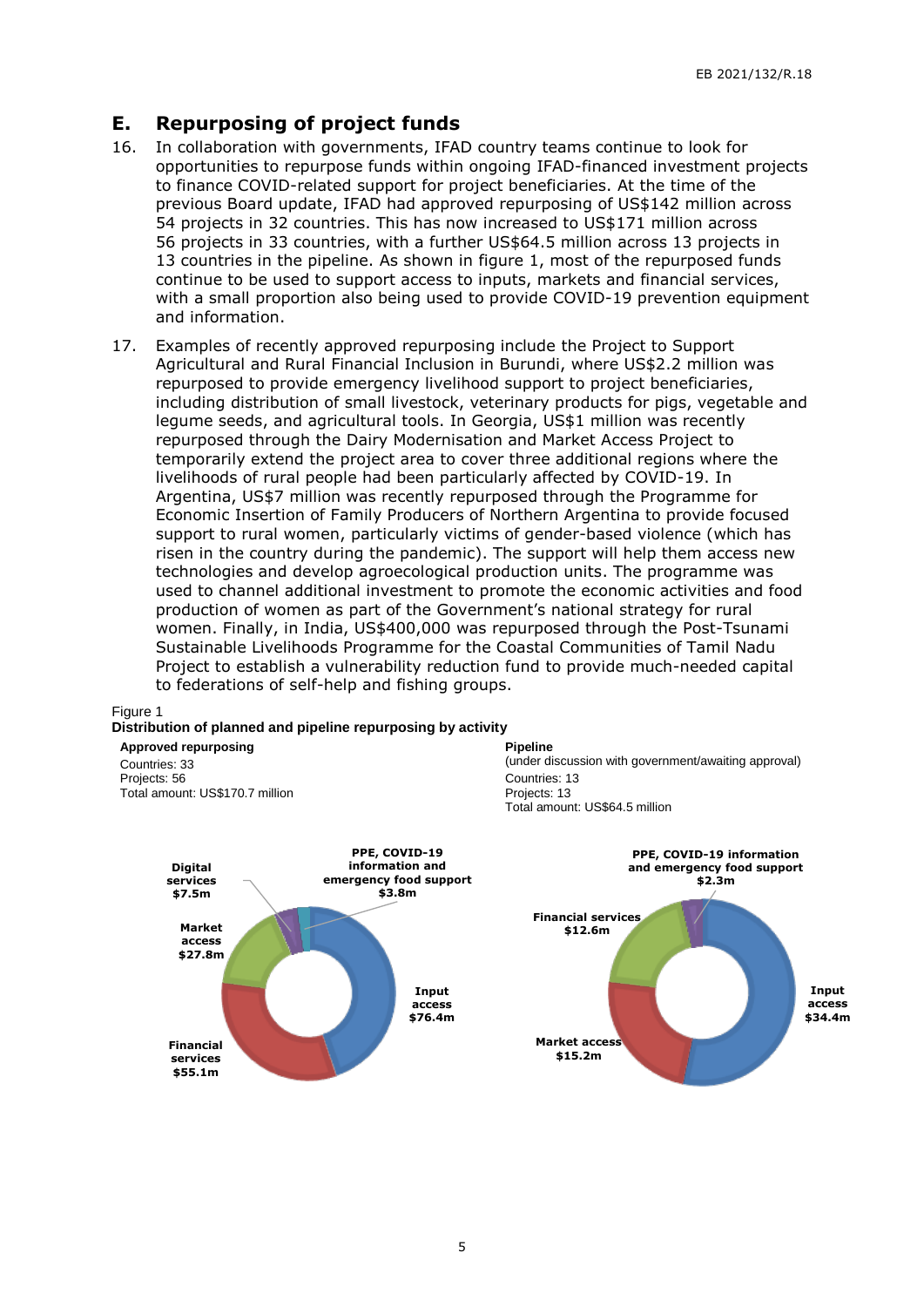## **F. Engagement with the United Nations COVID-19 Response and Recovery Multi-Partner Trust Fund**

- 18. IFAD continues to work closely with governments, United Nations country teams (UNCTs) and resident coordinators for consistent, timely and demand-driven responses. IFAD is also continuously exploring opportunities to engage with MPTF as a financier and as a grant recipient. In addition to the projects approved in Fiji, Palau, Tonga and Vanuatu detailed in the previous update, IFAD has since had two further projects approved through the MPTF. In Brazil, IFAD will partner with FAO, the World Health Organization, the United Nations Entity for Gender Equality and the Empowerment of Women (UN-Women), the United Nations Industrial Development Organization (UNIDO) and WFP to implement a two-phase project which will first collect detailed data on the situation of rural women and then deliver tailored livelihood support; similarly, in Viet Nam, IFAD will implement a joint initiative with UNIDO and UN-Women to build skills and capacity, promote COVID-safe working conditions, and support modern and digitized economic activities for women and youth affected by the pandemic.
- 19. IFAD is also continuing to look for linkages between the MPTF and the RPSF. So far, Management has approved financing through the RPSF to an MPTF-funded project being implemented by FAO and WFP in Eswatini. This project will provide subsidies for production inputs, develop digital marketing platforms, build linkages between small-scale farmers and school feeding programmes, subsidize market transport costs, provide capital to vendors (in the form of agricultural merchandise), and provide COVID-19 awareness training.

## **G. Policy and analytical support**

- 20. IFAD has now provided policy and analytical support to 41 countries (see annex II for details). These studies have helped to inform activities both within and outside IFAD, provided a basis for policy dialogue with national governments, resulted in a range of publications, and created space for extensive collaboration with the Rome-based agencies (RBAs), other United Nations agencies and the World Bank.
- 21. Studies supported since the last update include a report compiled in collaboration with the Government of Honduras entitled Plan for rehabilitating the agrifood sector of Honduras aimed at mitigating the impacts of COVID-19, which will be used extensively to inform ongoing COVID-19 response policies in the country.
- 22. Other publications supported by IFAD include the following:
	- (i) **Bangladesh:** Second Rapid Assessment of Food and Nutrition Security in the Context of COVID-19 in Bangladesh;
	- (ii) **Plurinational State of Bolivia:** National Response and Rehabilitation Plan for the Agricultural Sector;
	- (iii) **Ethiopia:** One UN Assessment: Socio-Economic Assessment of the Impact of COVID-19 in Ethiopia;
	- (iv) **Fiji:** Impact Survey of COVID-19 and Agriculture;
	- (v) **Iraq:** Food Security in Iraq: Impact of COVID-19;
	- (vi) **Jordan:** Jordan Food Security Update: Implications of COVID-19; and
	- (vii) **Lao People's Democratic Republic:** Rapid Assessment of Food Security and Agriculture.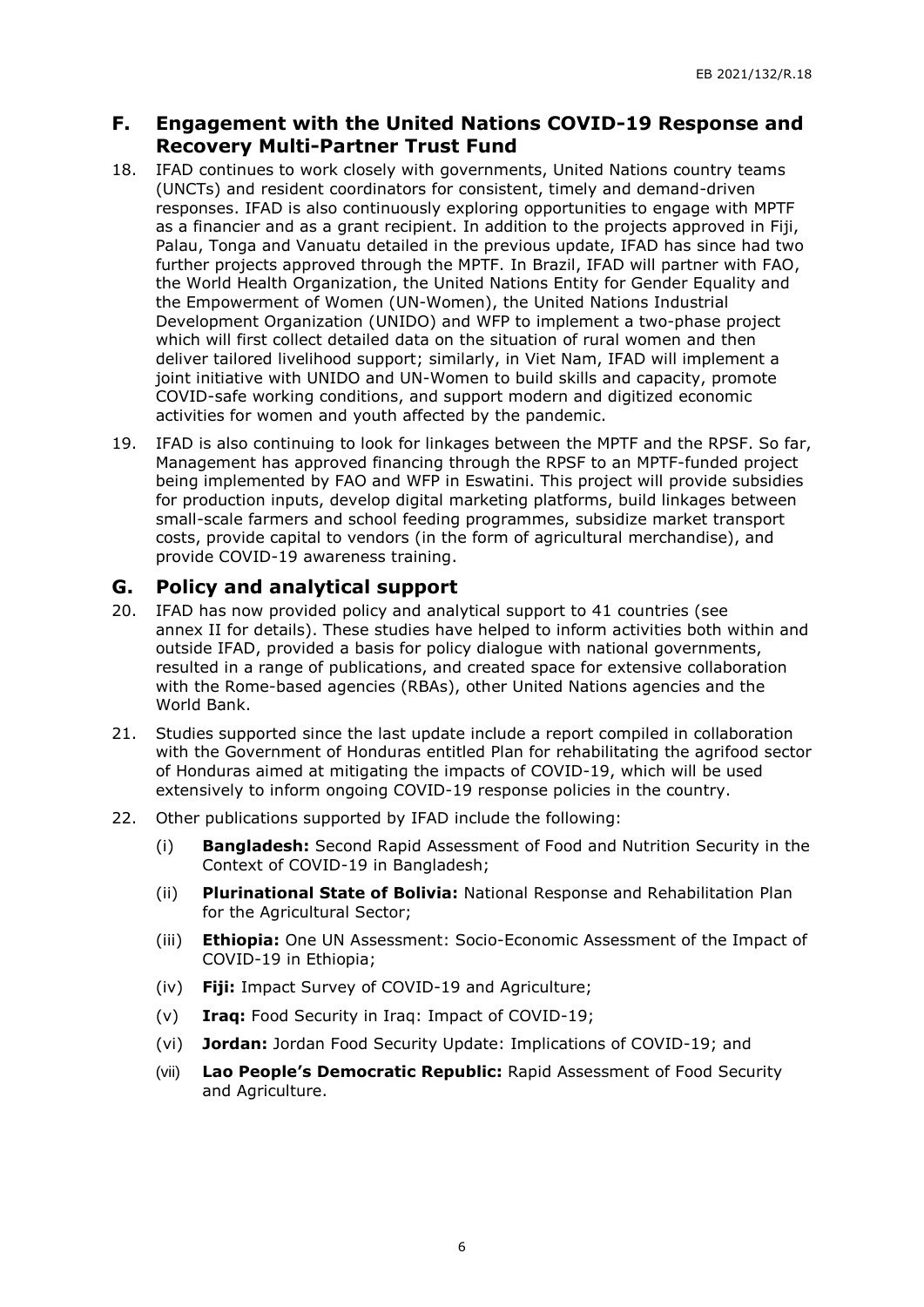## **Overview of approved RPSF proposals**

### **Summary of RPSF projects approved so far**

| Multi-country                                                                                                                                                |                                                                                                                                                                                                                                                                                                                                                                                                                                                                      |                                                             |
|--------------------------------------------------------------------------------------------------------------------------------------------------------------|----------------------------------------------------------------------------------------------------------------------------------------------------------------------------------------------------------------------------------------------------------------------------------------------------------------------------------------------------------------------------------------------------------------------------------------------------------------------|-------------------------------------------------------------|
| Asia and the Pacific<br>$(20$ countries) <sup>5</sup>                                                                                                        | Pillar 1. Provide agricultural inputs and support<br>marketing through public-private-producer partnerships<br>brokered or implemented by farmers' organizations.                                                                                                                                                                                                                                                                                                    | US\$2.0 million                                             |
| East and Southern Africa, and<br>West and Central Africa<br>$(22$ countries) <sup>6</sup>                                                                    | Pillars 1-4. Work through farmers' organizations to<br>adapt and restore food production by supporting access<br>to inputs, information, markets and liquidity, and<br>disseminating information on food availability and<br>safety.                                                                                                                                                                                                                                 | US\$1.5 million<br>(plus US\$2.2 million<br>in cofinancing) |
| Plurinational State of Bolivia,<br>Guatemala, Haiti, Honduras,<br>Peru (stand-alone project<br>implemented by Agriterra, an<br>NGO)                          | Pillar 4. Establish wide-ranging digital services, with<br>activities including provision of related equipment and<br>training; connecting producers' organizations with<br>private sector buyers and increasing their e-commerce<br>capacity; helping groups to establish certified<br>procedures and protocols on biosafety and risk<br>management; and equipping local financial service<br>providers with digital technologies to ensure business<br>continuity. | US\$2.3 million<br>(plus US\$0.1 million<br>in cofinancing) |
| Kenya, Nigeria and Pakistan                                                                                                                                  | Pillar 4. Deliver personalized agricultural advice<br>through a mobile phone application, establishing a two-<br>way information channel for farmers to receive low-cost<br>advice to improve farm practices and access to<br>markets.                                                                                                                                                                                                                               | US\$2.0 million<br>(plus US\$0.9 million<br>in cofinancing) |
| Country-level                                                                                                                                                |                                                                                                                                                                                                                                                                                                                                                                                                                                                                      |                                                             |
| Afghanistan (a stand-alone<br>project implemented by the<br>project management unit of<br>the IFAD-funded Community<br>Livestock and Agriculture<br>Project) | <b>Pillars 1 and 2.</b> Provide inputs and basic assets for<br>production and additional support through veterinary<br>field units, fodder banks and ongoing IFAD investments<br>in dairy value chains.                                                                                                                                                                                                                                                              | US\$0.9 million<br>(plus US\$0.3 million<br>in cofinancing) |
| Bangladesh (implemented<br>through the Smallholder<br>Agricultural Competitiveness<br>Project)                                                               | Pillar 1. Quick-impact provision of inputs and capacity-<br>building support for high-value and nutrient-rich home<br>vegetable gardening in coastal areas.                                                                                                                                                                                                                                                                                                          | US\$0.9 million                                             |
| Benin (implemented through<br>the Agricultural Development<br>and Market Access Support<br>Project)                                                          | <b>Pillars 1 and 2.</b> Support rice value chains by providing<br>inputs and machinery for production, tricycles for<br>transporting goods to markets and machinery for post-<br>harvest processing.                                                                                                                                                                                                                                                                 | US\$0.4 million                                             |
| Burkina Faso (implemented<br>through the Agricultural Value<br>Chains Promotion Project)                                                                     | Pillars 1, 2 and 4. Provide subsidized inputs (including<br>climate-resilient seeds), equipment, training and<br>extension for digital information services for market<br>gardens during the dry season. Establish a digital<br>marketing platform and market information call centre,<br>and promote partnerships along vegetable value chains.                                                                                                                     | US\$0.7 million                                             |
| Burundi (implemented through<br>the Value Chain Development<br>Programme - Phase II)                                                                         | Pillars 1 and 2. Provide input kits containing hybrid<br>seeds and fertilizer and plant protection products in the<br>next two seasons, plus training on production practices<br>and weather and market information.                                                                                                                                                                                                                                                 | US\$0.7 million<br>(plus US\$0.1 million<br>in cofinancing) |

<sup>-</sup><sup>5</sup> Full list of countries: Bangladesh, Cambodia, China, Fiji, India, Indonesia, Lao People's Democratic Republic**,** Mongolia, Myanmar, Nepal, Pakistan, Papua New Guinea, Philippines, Samoa, Solomon Islands, Sri Lanka, Timor-Leste, Tonga, Vanuatu, Viet Nam.

<sup>&</sup>lt;sup>6</sup> Full list of countries: Algeria, Benin, Burkina Faso, Burundi, Cameroon, Chad, Congo, Democratic Republic of the Congo, Djibouti, Eswatini, Kenya, Lesotho, Madagascar, Mali, Mauritania, Niger, Rwanda, Senegal, South Sudan, Tunisia, Uganda, United Republic of Tanzania.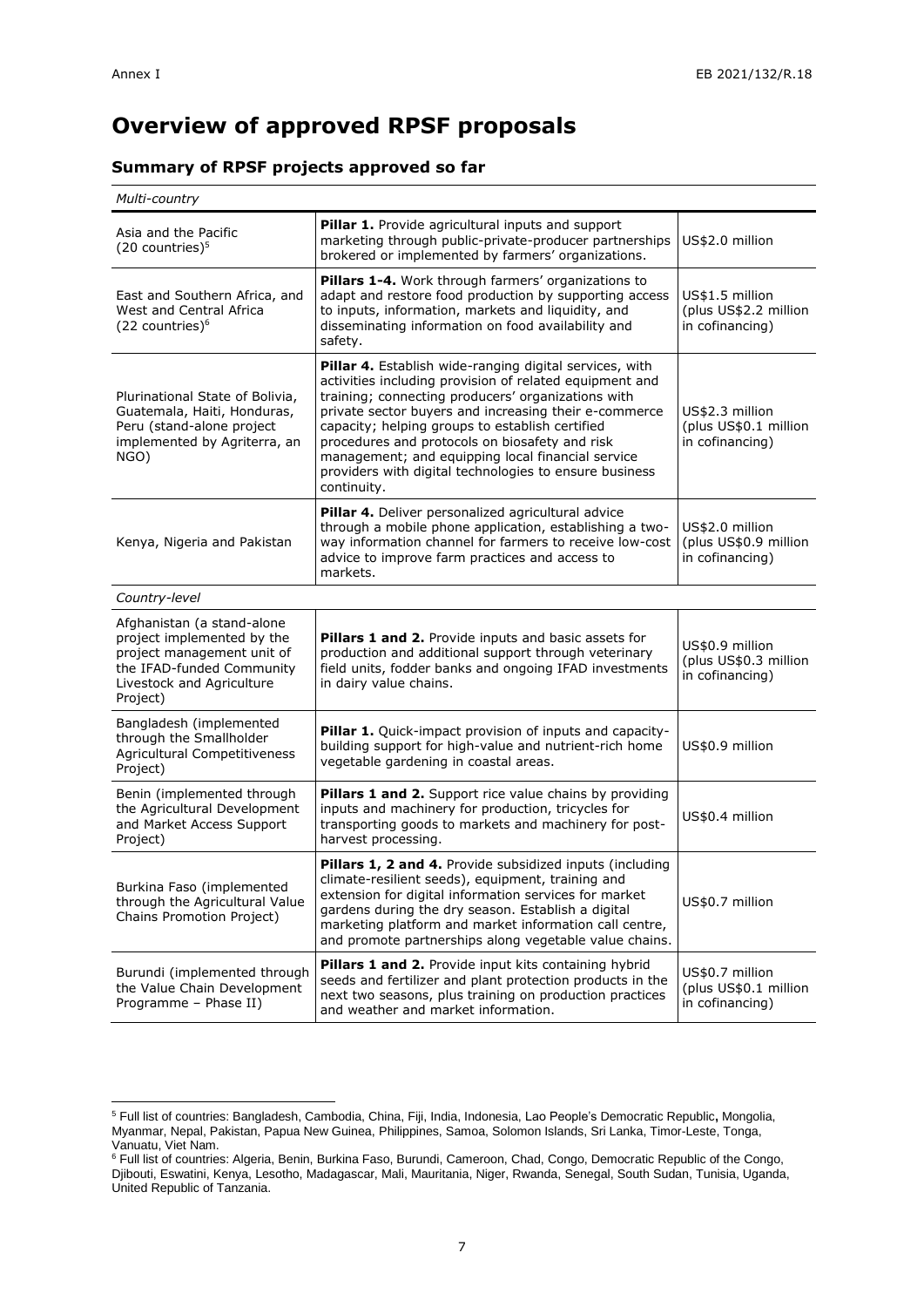| Cambodia (implemented<br>through the Agricultural<br>Services Programme for<br>Innovation, Resilience and<br>Extension)            | Pillars 1, 2 and 4. Provide inputs and e-training and<br>accelerate the ongoing roll-out of a multi-purpose mobile<br>phone application for small-scale producers.                                                                                                                                                                                                                                                                                                      | US\$0.5 million<br>(plus US\$0.2 million<br>in cofinancing and<br>US\$0.5 million from<br>regular grants) |
|------------------------------------------------------------------------------------------------------------------------------------|-------------------------------------------------------------------------------------------------------------------------------------------------------------------------------------------------------------------------------------------------------------------------------------------------------------------------------------------------------------------------------------------------------------------------------------------------------------------------|-----------------------------------------------------------------------------------------------------------|
| Cameroon (implemented<br>through the Youth<br>Agropastoral<br>Entrepreneurship Promotion<br>Programme)                             | Pillars 1, 2 and 4. Deliver inputs, machinery and<br>technical assistance for crop and livestock production.<br>Support market access by setting up temporary markets,<br>assisting with storage and connecting with buyers through<br>digital platforms.                                                                                                                                                                                                               | US\$0.5 million                                                                                           |
| Central African Republic<br>(implemented through the<br>Project to Revitalize Crop<br>and Livestock Production in<br>the Savannah) | Pillars 1, 2 and 4. Provide input kits for crop producers<br>and animal kits (consisting of small ruminants) for<br>agropastoralists, and assist in hiring tractors. Also support<br>farmers' groups to engage in collective production and<br>provide e-training on adapted production practices.                                                                                                                                                                      | US\$0.6 million<br>(plus US\$0.2 million<br>in cofinancing)                                               |
| Chad (implemented through<br>the Strengthening<br>Productivity and Resilience<br>of Agropastoral Family<br>Farms Project)          | Pillars 1 and 2. Provide inputs, training and equipment<br>for crop producers, seed farmers, livestock producers and<br>young rural entrepreneurs along selected value chains.<br>Also, offer logistical support for the transportation of<br>agricultural products to grouping centres and markets,<br>provide support for the organization of group sales and<br>extend technical information and training to improve<br>storage, packaging and marketing capacities. | US\$0.8 million<br>(plus US\$0.1 million<br>in cofinancing)                                               |
| Côte d'Ivoire (implemented<br>through the Agricultural<br>Value Chain Development<br>Support Programme)                            | Pillars 1 and 2. Provide production and post-harvest<br>equipment including mini tractors, and support<br>transportation for rice producers' organizations. Also,<br>provide livestock inputs, including a large vaccination<br>campaign.                                                                                                                                                                                                                               | US\$0.6 million                                                                                           |
| Comoros (implemented<br>through the Family Farming<br>Productivity and Resilience<br>Support Project)*                             | Pillars 1 and 2. Provide inputs and training, in<br>partnership with local research institutions, for crop<br>rotation and use of improved varieties. Also, upgrade<br>selected market infrastructure for storage, sales and<br>transport in rural and peri-urban areas.                                                                                                                                                                                                | US\$0.3 million                                                                                           |
| Congo (implemented<br>through the Inland Fisheries<br>and Aquaculture Project)                                                     | Pillar 1. Work through producers' organizations to<br>support cropping, livestock raising and aquaculture by<br>providing inputs (including climate-resilient vegetable<br>seeds, fingerlings, chicks, feed and veterinary products),<br>climate-smart weather readers and training in adapted<br>production practices.                                                                                                                                                 | US\$0.4million<br>(plus US\$0.1 million<br>in cofinancing)                                                |
| Democratic Republic of the<br>Congo (implemented<br>through the North Kivu<br>Agriculture Sector Support<br>Project)               | Pillars 1 and 2. Work through farmers' organizations to<br>provide inputs and training on adapted production<br>practices. Support market access by providing means of<br>transportation and improving price and market<br>information systems.                                                                                                                                                                                                                         | US\$1.2 million<br>(plus US\$0.2 million<br>in cofinancing)                                               |
| Djibouti (implemented<br>through the Soil and Water<br>Management Programme)                                                       | <b>Pillar 1.</b> Provide various inputs for crop, livestock and fish<br>producers, including seeds (forage seeds for plant cover<br>regeneration and vegetable seeds for backyard farming),<br>fertilizers and crop protection products, licking stones for<br>livestock, veterinary products and fishing nets.                                                                                                                                                         | US\$0.2 million                                                                                           |
| Eritrea (implemented<br>through the National<br>Agriculture Project)                                                               | Pillars 1 and 2. Distribute seeds and equipment,<br>including water pumps for irrigation, along with livestock<br>inputs and training in adapted production practices.<br>Support marketing by providing storage sacks, milk<br>churners and transport assistance.                                                                                                                                                                                                      | US\$0.4 million                                                                                           |

\* These projects have been reviewed and are awaiting final approval.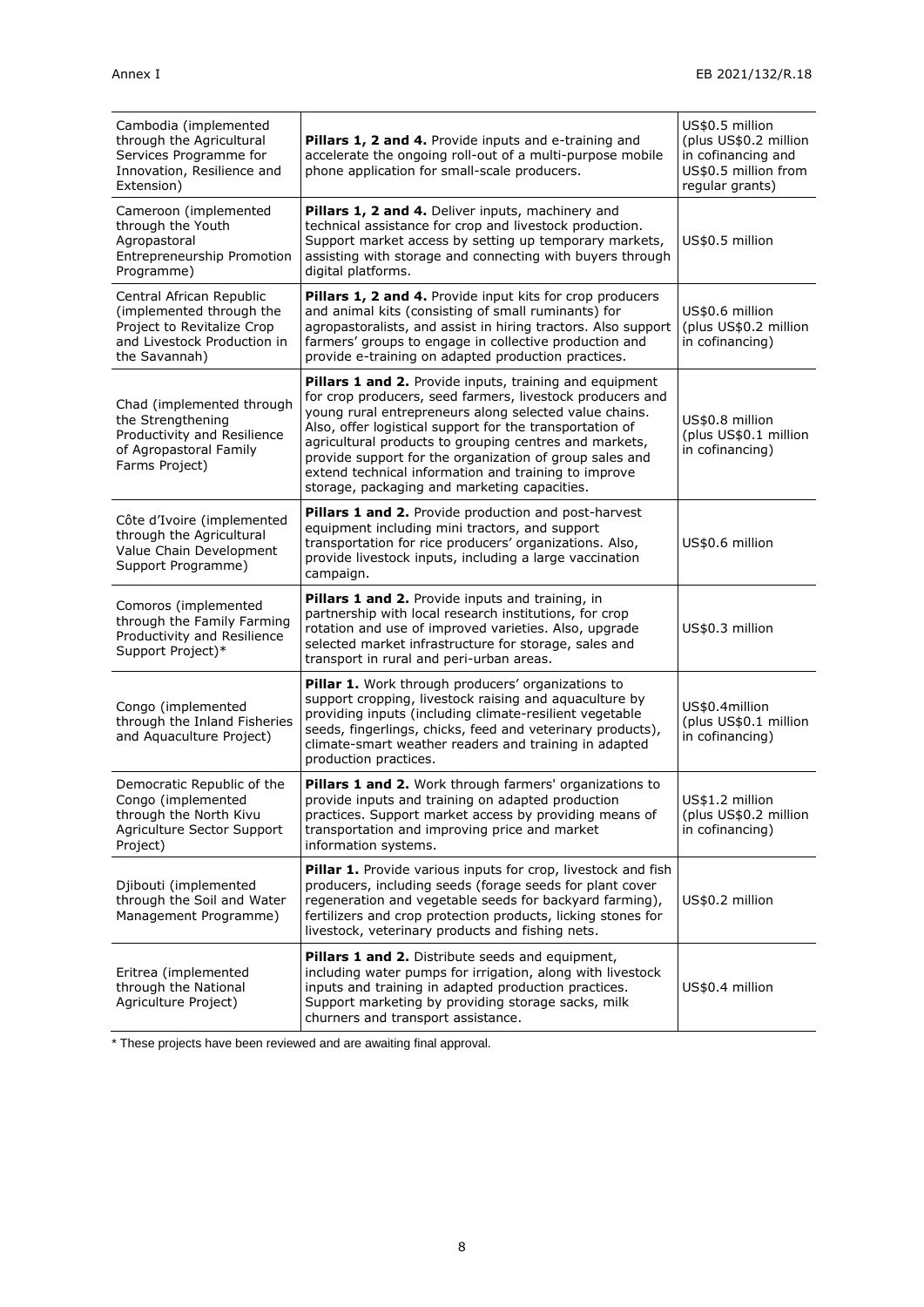| Eswatini (stand-alone project<br>implemented by FAO)                                                                                                                                                                             | <b>Pillars 1 and 2.</b> Provide cofinancing to a FAO/WFP<br>project funded by the United Nations COVID-19<br>Response and Recovery MPTF. The project will<br>provide inputs, promote market linkages, subsidize<br>transport costs, provide a capital subsidy to<br>vendors and promote COVID-19 awareness<br>raising.                                                                            | US\$0.3 million<br>(plus US\$0.2 million<br>in cofinancing) |
|----------------------------------------------------------------------------------------------------------------------------------------------------------------------------------------------------------------------------------|---------------------------------------------------------------------------------------------------------------------------------------------------------------------------------------------------------------------------------------------------------------------------------------------------------------------------------------------------------------------------------------------------|-------------------------------------------------------------|
| Ethiopia (implemented through the<br>Participatory Small-scale Irrigation<br>Development Programme II)                                                                                                                           | Pillars 1, 2 and 3. Provide a range of support,<br>including input vouchers, cash-for-work schemes,<br>support for storage and transport of goods,<br>provision of protective equipment and awareness<br>training.                                                                                                                                                                                | US\$1.0 million                                             |
| Gabon (implemented through the<br>Agricultural and Rural Development<br>Project - Phase II)                                                                                                                                      | Pillar 1. Support chicken cooperatives and pig and<br>sheep farmers with inputs (including feed, housing<br>and other equipment) and training in adapted<br>production practices and financial management.                                                                                                                                                                                        | US\$0.2 million<br>(plus US\$49,000 in<br>cofinancing)      |
| The Gambia (implemented through<br>the Resilient Organizations for<br>Transformative Smallholder<br>Agriculture Programme)                                                                                                       | Pillars 1-4. Focusing on women and youth<br>working in vegetable gardens, provide crop and<br>livestock inputs and digital cash transfers; support<br>safe and hygienic transportation to markets and<br>provide equipment to ensure that all market actors<br>can continue to operate. Establish a multi-purpose<br>mobile phone application for market information,<br>training and other uses. | US\$0.3 million                                             |
| Guinea (implemented through the<br>Family Farming, Resilience and<br>Markets Project in Upper and Middle<br>Guinea)                                                                                                              | Pillars 1-3. Working through farmers'<br>organizations, provide production kits in<br>partnership with private suppliers, along with<br>production and protective equipment, technical<br>assistance and training in adapted production<br>practices, and marketing, and market information.<br>Provide transport equipment and inject money into<br>local financial service providers.           | US\$0.5 million                                             |
| Guinea-Bissau (implemented<br>through the Economic Development<br>Project for the Southern Regions)                                                                                                                              | Pillars 1 and 2. Supply inputs, technical<br>assistance, training, and protective equipment and<br>hygiene kits, and establish national radio<br>broadcasts to provide information on market prices<br>and supply and demand for specific value chains.                                                                                                                                           | US\$0.4 million                                             |
| Kenya (stand-alone project<br>implemented by the Ministry of<br>Agriculture, Livestock, Fisheries and<br>Cooperatives)*                                                                                                          | Pillars 1, 2, and 4. Focusing on potato farmers,<br>provide e-vouchers for inputs, training on adapted<br>practices and digital information on weather and<br>production-enhancing techniques. Also facilitate<br>group marketing, provide storage support and<br>connect farmers to digital market platforms.                                                                                    | US\$0.8 million<br>(plus US\$0.7 million<br>in cofinancing) |
| Lebanon (stand-alone project<br>implemented through the Climate<br>Smart Agriculture: Enhancing<br>Adaptive Capacity of the Rural<br>Communities in Lebanon project,<br>funded by the Adaptation Fund and<br>supervised by IFAD) | Pillar 1. Provide inputs for greenhouse producers,<br>including plastic sheeting for rainwater harvesting.                                                                                                                                                                                                                                                                                        | US\$0.2 million                                             |
| Lesotho (stand-alone project<br>implemented by Ministry of<br>Agriculture and Lesotho National<br>Wool and Mohair Growers<br>Association)                                                                                        | <b>Pillar 1.</b> Provide inputs to wool and mohair<br>farmers, particularly production inputs to feed<br>animals to sustain flock size and quality.                                                                                                                                                                                                                                               | US\$0.3 million<br>(plus US\$0.8 million<br>in cofinancing) |
| Liberia (implemented through the<br>Tree Crops Extension Project)                                                                                                                                                                | Pillar 1. Provide inputs, equipment and training<br>for rice, cassava and vegetable production.                                                                                                                                                                                                                                                                                                   | US\$0.5 million<br>(plus US\$0.1 million<br>in cofinancing) |

\* These projects have been reviewed and are awaiting final approval.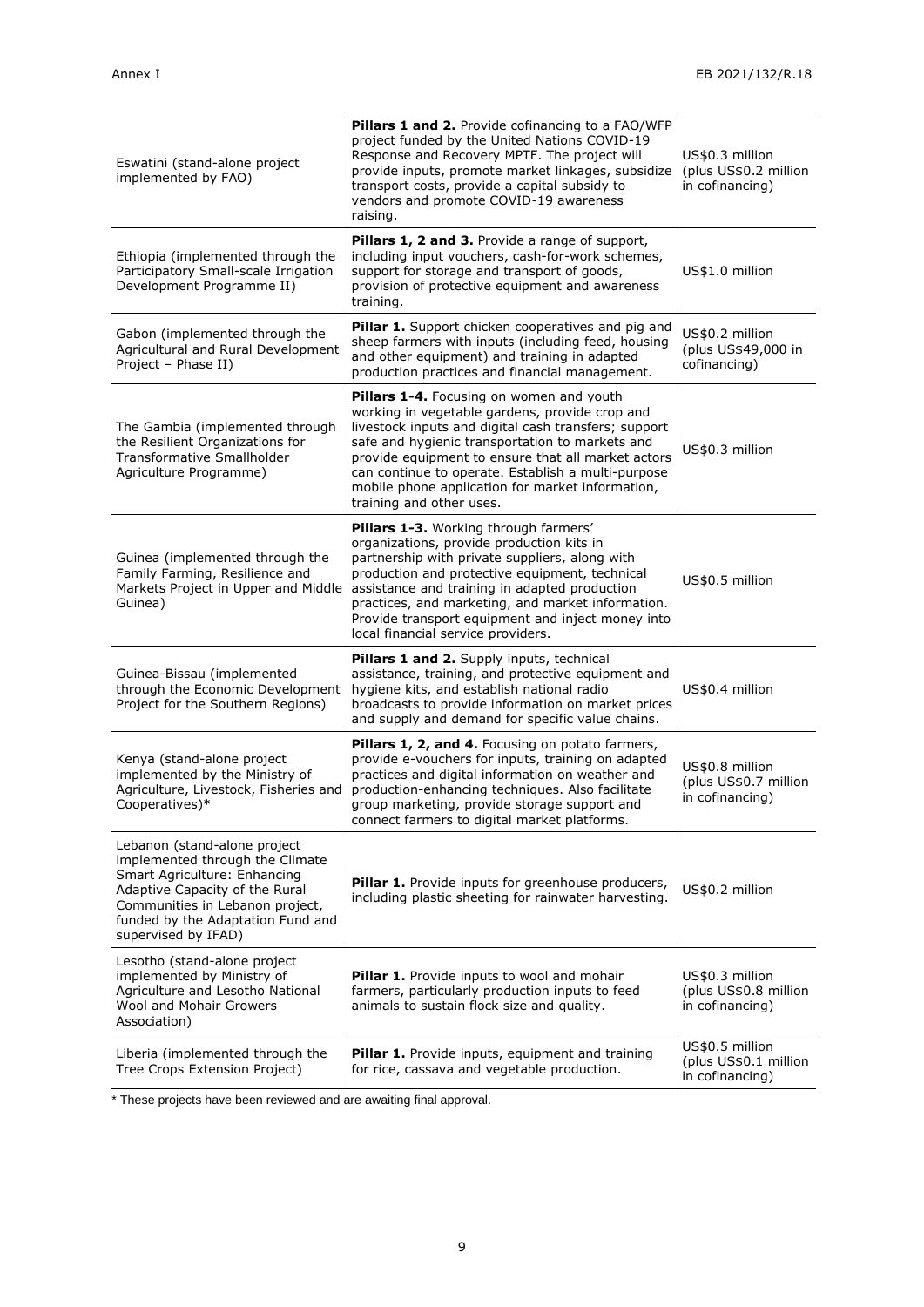| Madagascar (stand-alone<br>project implemented by the<br>Ministry of Agriculture,<br>Livestock and Fisheries)                      | Pillars 2 and 4. Enhance post-harvest warehouses and<br>marketing facilities and establish a revolving fund for<br>farmers' organizations to enable them to make collective<br>sales to urban and peri-urban areas, as well as set up a<br>digital platform for information on prices and market<br>opportunities                                                                                                                                                | US\$0.8 million<br>(plus US\$0.6 million<br>in cofinancing)                                                                                           |
|------------------------------------------------------------------------------------------------------------------------------------|------------------------------------------------------------------------------------------------------------------------------------------------------------------------------------------------------------------------------------------------------------------------------------------------------------------------------------------------------------------------------------------------------------------------------------------------------------------|-------------------------------------------------------------------------------------------------------------------------------------------------------|
| Malawi (implemented<br>through the Sustainable<br><b>Agricultural Production</b><br>Programme)                                     | Pillars 1, 2 and 4. Supply agricultural inputs in<br>collaboration with a private supplier; provide e-extension<br>services and support to the government for the<br>certification of seeds produced by farmers' organizations,<br>using a digital system to increase efficiency. Provide<br>market information, assist in identifying markets for crops<br>and transporting products to market and for aggregation.<br>Implement a livestock pass-on programme. | US\$0.6 million<br>(plus US\$69,000 in<br>cofinancing)                                                                                                |
| Mali (implemented through<br>the Rural Youth Vocational<br>Training, Employment and<br><b>Entrepreneurship Support</b><br>Project) | <b>Pillars 1-4.</b> Provide support to young people working in<br>small and medium-sized enterprises, including subsidizing<br>costs for rescheduling interest on loans from microfinance<br>institutions and providing three months' worth of inputs.<br>Will also supply market information by promoting<br>communities of practice and sharing information on<br>marketing opportunities and technical advice through<br>WhatsApp.                            | US\$0.4 million                                                                                                                                       |
| Mozambique (implemented<br>through the Inclusive<br>Agrifood Value Chain<br>Development Programme)                                 | Pillars 1-4. Provide a range of support including:<br>nutrition-rich inputs, education on nutrition, sanitary kits<br>for marketing, weather and market information, storage<br>equipment, new aggregation points, technical assistance<br>to farmers' organizations to develop business plans and<br>access capital. Support access to digital information<br>services.                                                                                         | US\$0.8 million<br>(plus US\$0.1 million<br>in cofinancing)                                                                                           |
| Myanmar (stand-alone<br>project implemented by the<br>Centre for Economic and<br>Social Development)                               | <b>Pillar 4.</b> Digitally register beneficiaries to ensure they are<br>able to access a range of digital services. Also provide<br>training on digital literacy; expand internet coverage and<br>access to mobile money services; and help to enhance<br>regulatory, incentive and business frameworks for<br>long-term digital transformation.                                                                                                                 | US\$0.6 million<br>(plus US\$0.04 in<br>cofinancing)                                                                                                  |
| Nepal (stand-alone project,<br>implemented by the<br>Agriculture Development<br>Bank Limited)                                      | <b>Pillars 3 and 4.</b> Support local banks to expand their<br>digital services, implementing a new credit card and<br>mobile phone application for money and information<br>transfers, and automated loan processing.                                                                                                                                                                                                                                           | US\$0.5 million<br>(plus US\$0.3 million<br>in cofinancing)                                                                                           |
| Niger (implemented through<br>the Family Farming<br>Development Programme in<br>Maradi, Tahoua and Zinder<br>Regions)              | <b>Pillars 1 and 2.</b> Provide inputs including seeds and<br>water-pumping equipment, along with processing and<br>conservation equipment for agricultural products.                                                                                                                                                                                                                                                                                            | US\$0.7 million                                                                                                                                       |
| Nigeria (implemented<br>through the Climate Change<br>Adaptation and Agribusiness<br>Support Programme in the<br>Savannah Belt)    | Pillar 1. Through farmers' organizations, deliver<br>packages containing tailored inputs and products,<br>including climate-resilient, high-yielding, short-duration<br>and high-nutrition seeds.                                                                                                                                                                                                                                                                | US\$0.9 million<br>(plus US\$1.3 million<br>in repurposed funds<br>from the Climate<br>Change Adaptation<br>and Agribusiness<br>Support<br>Programme) |
| Pakistan (stand-alone<br>project implemented by the<br>Ministry of National Food<br>Security and Research)                         | Pillars 1, 3 and 4. Provide cash transfers for inputs<br>through e-wallets programmed so that they can be used<br>only for inputs from selected suppliers.                                                                                                                                                                                                                                                                                                       | US\$1.1 million                                                                                                                                       |
| Palestine (implemented<br>through the Resilient Land<br>and Resource Management<br>Project)                                        | Pillars 1 and 2. Distribute seed and fertilizer to<br>small-scale producers, and support clustering of crops<br>and connecting farmers with buyers.                                                                                                                                                                                                                                                                                                              | US\$0.3 million<br>(plus US\$27 000 in<br>cofinancing)                                                                                                |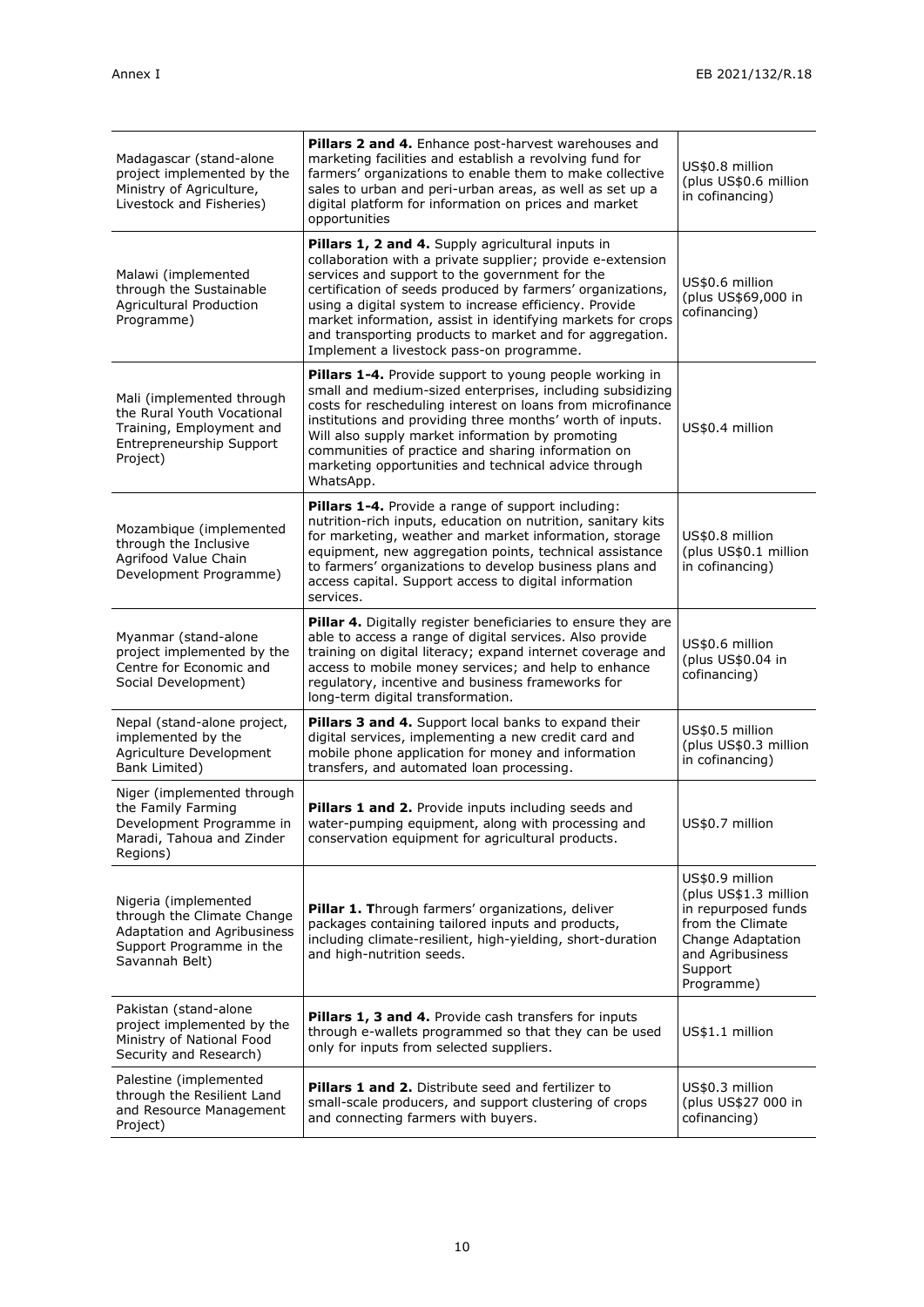| Papua New Guinea (stand-<br>alone project implemented by<br>the Fresh Produce Development<br>Agency and Department of<br>Agriculture and Livestock) | Pillars 1, 3 and 4. Provide free inputs at the farm<br>gate, cover the 10 per cent contribution required to<br>access a loan from the ongoing Market for Village<br>Farmers Project, provide working capital to local<br>transport operators to maintain their service and<br>facilitate access to a digital market-price platform.                                                                                                                                                                             | US\$0.4 million                                             |
|-----------------------------------------------------------------------------------------------------------------------------------------------------|-----------------------------------------------------------------------------------------------------------------------------------------------------------------------------------------------------------------------------------------------------------------------------------------------------------------------------------------------------------------------------------------------------------------------------------------------------------------------------------------------------------------|-------------------------------------------------------------|
| Rwanda (stand-alone project<br>implemented by the Rwanda<br>Agriculture and Animal<br>Resources Development Board)                                  | Pillars 1 and 2. Provide seeds for maize, beans and<br>potatoes along with fertilizer, and support market<br>access by providing guaranteed purchase for grains<br>plus storage facilities.                                                                                                                                                                                                                                                                                                                     | US\$0.6 million                                             |
| Sao Tome and Principe<br>(implemented through the<br>Commercialization, Agricultural<br>Productivity and Nutrition<br>Project)                      | Pillars 1, 2 and 4. Provide production and<br>post-harvest inputs and training for crop, livestock and<br>fish production, and support for e-marketing and e-<br>commerce.                                                                                                                                                                                                                                                                                                                                      | US\$0.2 million<br>(plus US\$0.3 million<br>in cofinancing) |
| Senegal (implemented through<br>the Rural Youth Agripreneur<br>Support Project [Agrijeunes<br>Tekki Ndawñi])                                        | Pillars 1, 2 and 4. Provide subsidized inputs and<br>small equipment for potato and watermelon producers;<br>provide capacity-building and advisory support for<br>producers' groups on adapted horticultural production<br>practices and how to access digital services for market<br>information and input suppliers.                                                                                                                                                                                         | US\$0.5 million<br>(plus US\$0.5 million<br>in cofinancing) |
| Sierra Leone (implemented<br>through the Agricultural Value<br>Chain Development Project)                                                           | Pillars 1, 2 and 4. Provide inputs (including<br>fast-germinating and high-yielding seeds) and land<br>preparation machinery; support the improvement of<br>collection centres and establish a digital platform to<br>serve as a repository for extension and market<br>information.                                                                                                                                                                                                                            | US\$0.5 million                                             |
| Somalia (stand-alone project<br>implemented by the Somalia<br>Development and Resilience<br>Institute)                                              | Pillars 1 and 2. Provide inputs and minor equipment<br>for crop, livestock and fish production, and equipment<br>and training to minimize post-harvest losses and add<br>value. Organize local purchases from small-scale<br>farmers' groups.                                                                                                                                                                                                                                                                   | US\$0.6 million<br>(plus US\$0.1 million<br>in cofinancing) |
| South Sudan (stand-alone<br>project implemented by FAO)*                                                                                            | Pillars 1 and 2. Provide seeds, fishing nets, and post-<br>harvest equipment and facilities (threshers, silos,<br>hermetic bags, storage, coolers etc.) as well as<br>training on production technologies and post-harvest<br>handling practices (focal crops: millet, wheat,<br>sorghum, sesame, maize, groundnuts, and<br>vegetables).                                                                                                                                                                        | US\$0.7 million                                             |
| Sudan (stand-alone project<br>implemented by the Federal<br>Ministry of Agriculture and<br>Natural Resources)                                       | Pillars 1-3. Provide production inputs to small-scale<br>farmers, including vegetable seeds for women, to be<br>used for home gardens, plus training on adapted<br>production and post-harvest practices and financial<br>management. Provide hermetic storage bags and<br>support for collection centres, and distribute<br>production and market information via SMS and radio.<br>Inject money into local financial service providers to<br>increase credit access and ability to send and receive<br>money. | US\$0.7 million<br>(plus US\$32,000 in<br>cofinancing)      |
| Syrian Arab Republic<br>(implementation arrangements)<br>$TBC)*$                                                                                    | Pillar 1. Provide pregnant ewes and animal feed,<br>along with seeds and other essential inputs and farm<br>tools.                                                                                                                                                                                                                                                                                                                                                                                              | US\$0.6 million<br>(plus US\$40,000 in<br>cofinancing)      |
| United Republic of Tanzania<br>(stand-alone project<br>implemented by the Ministry of<br>Agriculture)                                               | Pillars 1, 2 and 4. Support pre-season planning<br>meetings of small-scale farmers' organizations to<br>establish input requirements and seasonal marketing<br>objectives. Also, support the purchase of maize grains<br>from small farmers by the Government, link farmers'<br>organizations with buyers and establish a mobile<br>phone application for market information for inputs,<br>sales and training.                                                                                                 | US\$0.9 million                                             |

\* These projects have been reviewed and are awaiting final approval.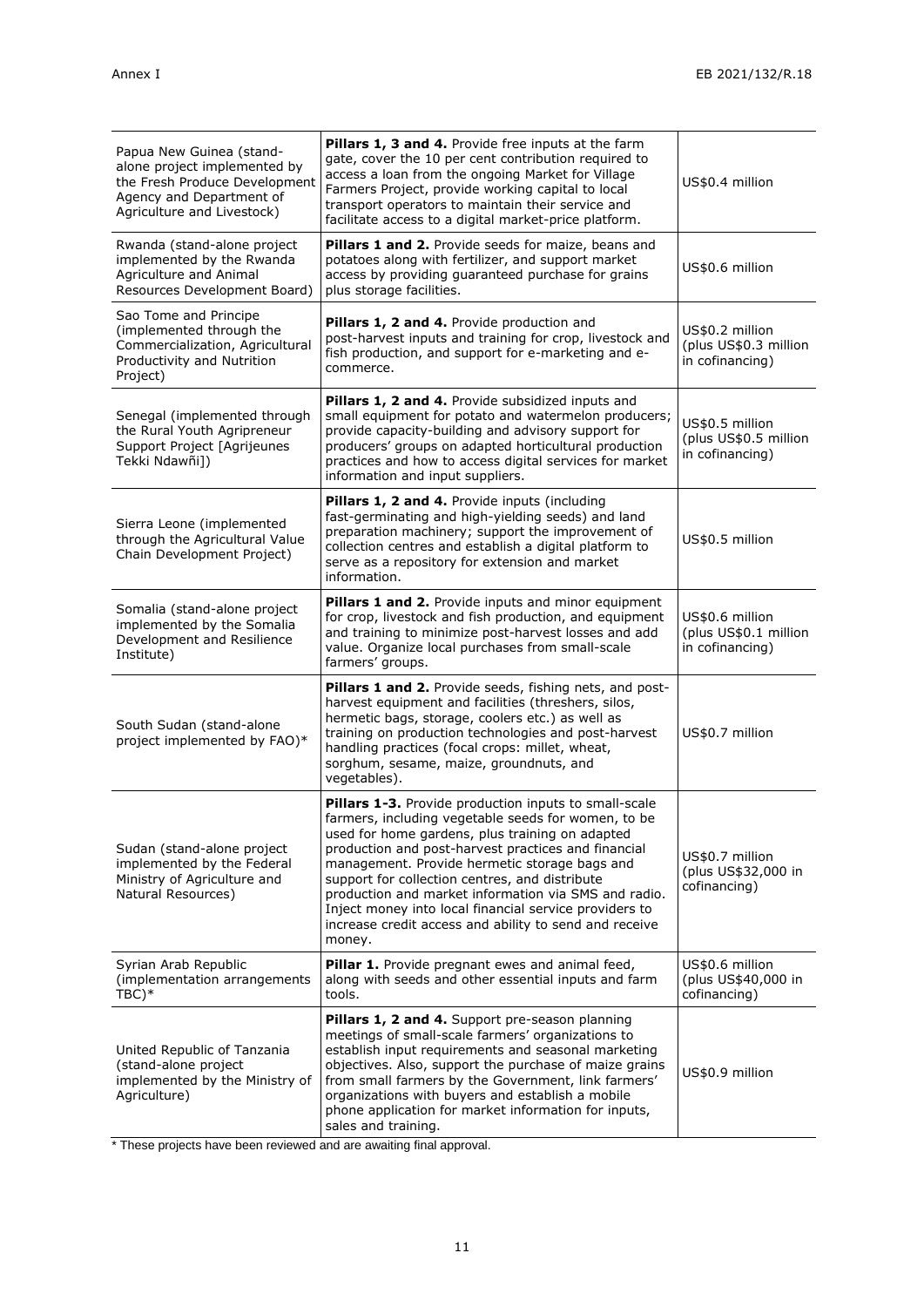| Togo (implemented<br>through the Shared-risk<br>Agricultural Financing<br><b>Incentive Mechanism</b><br>Support Project)          | <b>Pillar 1.</b> Support vegetable gardeners with inputs (including<br>irrigation kits) and training.                                                                                                                                                                                                                                                                                                                                                           | US\$0.5 million                                             |
|-----------------------------------------------------------------------------------------------------------------------------------|-----------------------------------------------------------------------------------------------------------------------------------------------------------------------------------------------------------------------------------------------------------------------------------------------------------------------------------------------------------------------------------------------------------------------------------------------------------------|-------------------------------------------------------------|
| Uganda (stand-alone<br>project implemented by<br>the management unit of<br>the Project for Financial<br>Inclusion in Rural Areas) | <b>Pillars 3 and 4.</b> Support local credit and savings groups by<br>providing cash grants combined with capacity-building<br>assistance on management, and extension on digital<br>technologies (plus Internet costs).                                                                                                                                                                                                                                        | US\$1.0 million<br>(plus US\$53,000 in<br>cofinancing)      |
| Yemen (stand-alone<br>project implemented by<br>the Social Fund for<br>Development)                                               | <b>Pillar 1.</b> Depending on need, provide free inputs and assets<br>for horticulture and livestock production combined with<br>training in adapted production practices.                                                                                                                                                                                                                                                                                      | US\$0.8 million                                             |
| Zambia (implemented<br>through the Enhanced<br>Smallholder Livestock<br>Investment Programme)                                     | <b>Pillars 1, 2 and 4.</b> Provide remote veterinary training and<br>COVID-19 messaging, along with other veterinary services.<br>Also establish a web-based surveillance and<br>information-sharing platform for livestock disease<br>prevention, along with livestock packages of rabbits,<br>chickens and goats, solar-equipped boreholes for hand<br>washing, and rabbit cages. Will also support the<br>development of a livestock index insurance scheme. | US\$0.6 million<br>(plus US\$0.3 million<br>in cofinancing) |
| Zimbabwe (implemented<br>through the Smallholder<br>Irrigation Revitalization<br>Programme)                                       | Pillars 1 and 2. Provide a nutrition-dense input package,<br>along with basic personal protective equipment. Also,<br>establish farmers' linkages to reliable markets and<br>off-takers, and promote adoption of post-harvest<br>technologies.                                                                                                                                                                                                                  | US\$0.7 million<br>(plus US\$0.1 million<br>in cofinancing) |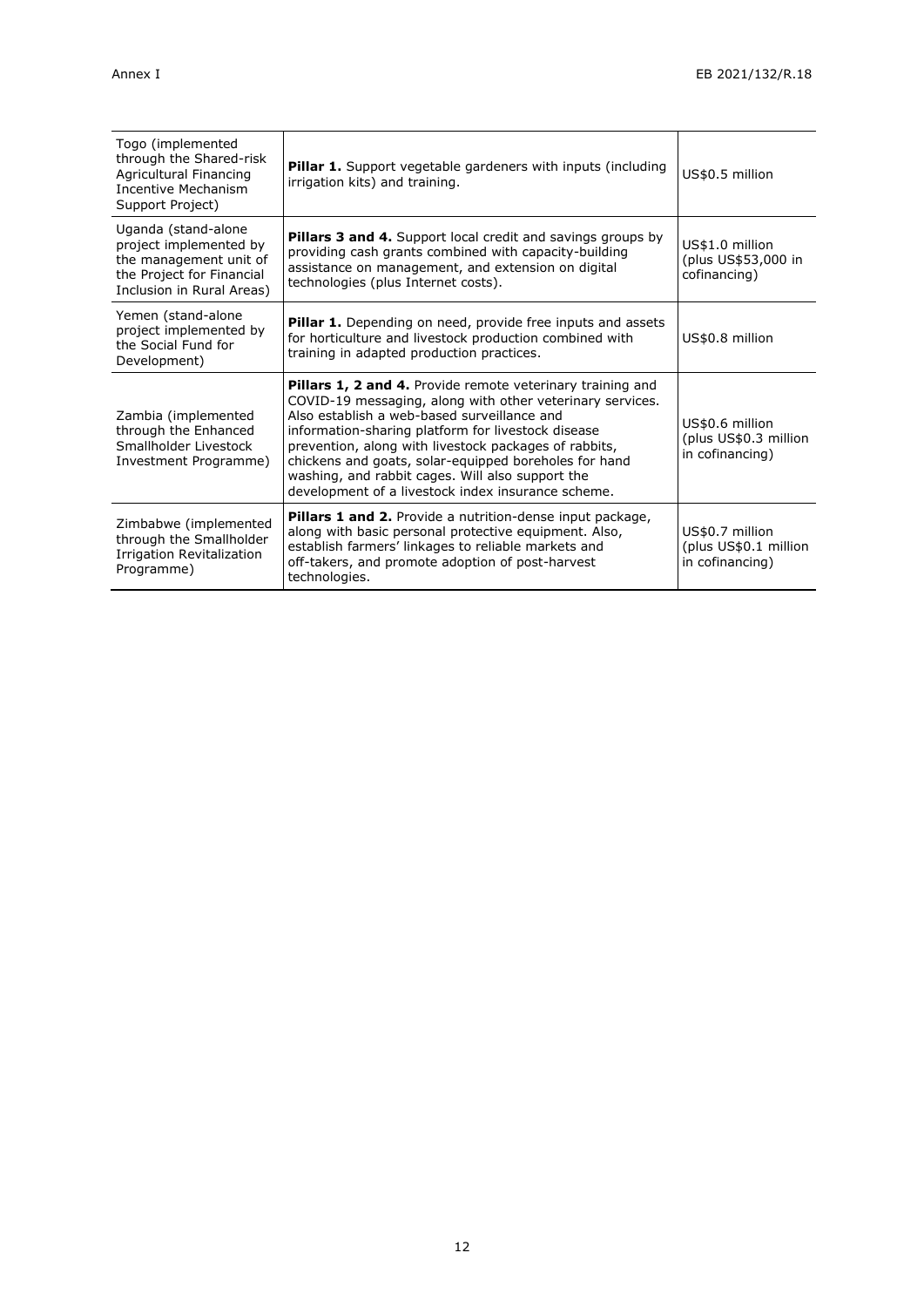# **Overview of policy and analytical support**

| Country                                  | <b>Activities</b>                                                                                                                                                                                                                                                                                                                                            |
|------------------------------------------|--------------------------------------------------------------------------------------------------------------------------------------------------------------------------------------------------------------------------------------------------------------------------------------------------------------------------------------------------------------|
| Bangladesh                               | In collaboration with FAO, completed two rounds of rapid assessments on the impact<br>of COVID-19 on the nationwide food and agriculture systems.                                                                                                                                                                                                            |
| Plurinational State of<br><b>Bolivia</b> | Prepared a diagnosis on the impact of COVID-19 on agrifood systems based on a<br>sectoral segmentation to design a strategy for the recovery of the country's agrifood<br>sector in the medium and long term.                                                                                                                                                |
| Bosnia and<br>Herzegovina                | In collaboration with FAO, prepared a study on the effects of COVID-19 on the<br>agriculture sector.                                                                                                                                                                                                                                                         |
| Brazil                                   | Series of studies to test remote technical assistance approaches, digital inclusion<br>and marketing during the pandemic to feed into policymaking.                                                                                                                                                                                                          |
| Burundi                                  | RBAs in Burundi prepared a joint assessment on the impact of the COVID-19<br>pandemic as well as recommendations.                                                                                                                                                                                                                                            |
| Côte d'Ivoire                            | Analysis to help ensure COVID-19 does not exacerbate the meat price crisis in the<br>country.                                                                                                                                                                                                                                                                |
| China                                    | In collaboration with the United Nations country teams (UNCT), rapid assessment of<br>the socio-economic impact of COVID-19.                                                                                                                                                                                                                                 |
| Djibouti                                 | Forthcoming RBA study and assessment of COVID-19 impacts will be informed by<br>data from IFAD projects.                                                                                                                                                                                                                                                     |
| Ecuador                                  | Conduct a study with the Government of Ecuador on the impact of COVID-19 on the<br>rural labour market.                                                                                                                                                                                                                                                      |
| Egypt                                    | IFAD, FAO, WFP, the United Nations Industrial Development Organization (UNIDO)<br>and the International Food Policy Research Institute conducted a rapid assessment<br>of the impact of COVID-19 on the agriculture sector. Also participating in several<br>national COVID-19 policy response groups and contributing to several other ongoing<br>analyses. |
| Eritrea                                  | FAO and IFAD provided support to the UNCT Rapid Assessment: The Socio-economic<br>Impacts of COVID-19 in Eritrea.                                                                                                                                                                                                                                            |
| Ethiopia                                 | IFAD contributed to a common country analysis with FAO, WFP, International Labour<br>Organization, UNIDO and the United Nations Development Programme (UNDP),<br>feeding into the United Nations socio-economic impact of COVID-19 in Ethiopia.                                                                                                              |
| Fiji                                     | Conducting an impact study in collaboration with the Technical Centre for<br>Agricultural and Rural Cooperation (CTA) and the Pacific Islands Farmers<br>Organization Network (PIFON).                                                                                                                                                                       |
| Guatemala                                | Leading the preparation of a policy brief titled: Family farming and school feeding,<br>an effective synergy for local development and instrument to respond to the COVID-<br>19 situation in Guatemala.                                                                                                                                                     |
| Guinea-Bissau                            | In collaboration with FAO, WFP and UNDP, developed three chapters of the United<br>Nations assessment of the socio-economic impacts of COVID-19.                                                                                                                                                                                                             |
| <b>Honduras</b>                          | Conduct joint study with the Government of Honduras on ways to rehabilitate the<br>agrifood sector to recover from the pandemic.                                                                                                                                                                                                                             |
| India                                    | In collaboration with FAO, assessment of the impact of COVID-19 in a post-<br>lockdown setting.                                                                                                                                                                                                                                                              |
| Iraq                                     | In collaboration with RBAs and the World Bank, produced a series of publications on<br>the impact of COVID-19 on food security.                                                                                                                                                                                                                              |
| Jordan                                   | In collaboration with RBAs and the World Bank, produced a series of publications on<br>the impact of COVID-19 on food security.                                                                                                                                                                                                                              |
| Kenya                                    | Assisted the UNCT in conducting a rapid assessment of the socio-economic impacts<br>of COVID-19.                                                                                                                                                                                                                                                             |
| Lao People's<br>Democratic Republic      | In collaboration with FAO and WFP, rapid assessment of the impact of COVID-19 on<br>food security and livelihoods.                                                                                                                                                                                                                                           |
| Lesotho                                  | Assisted the UNCT in conducting a rapid assessment of the socio-economic impacts<br>of COVID-19.                                                                                                                                                                                                                                                             |